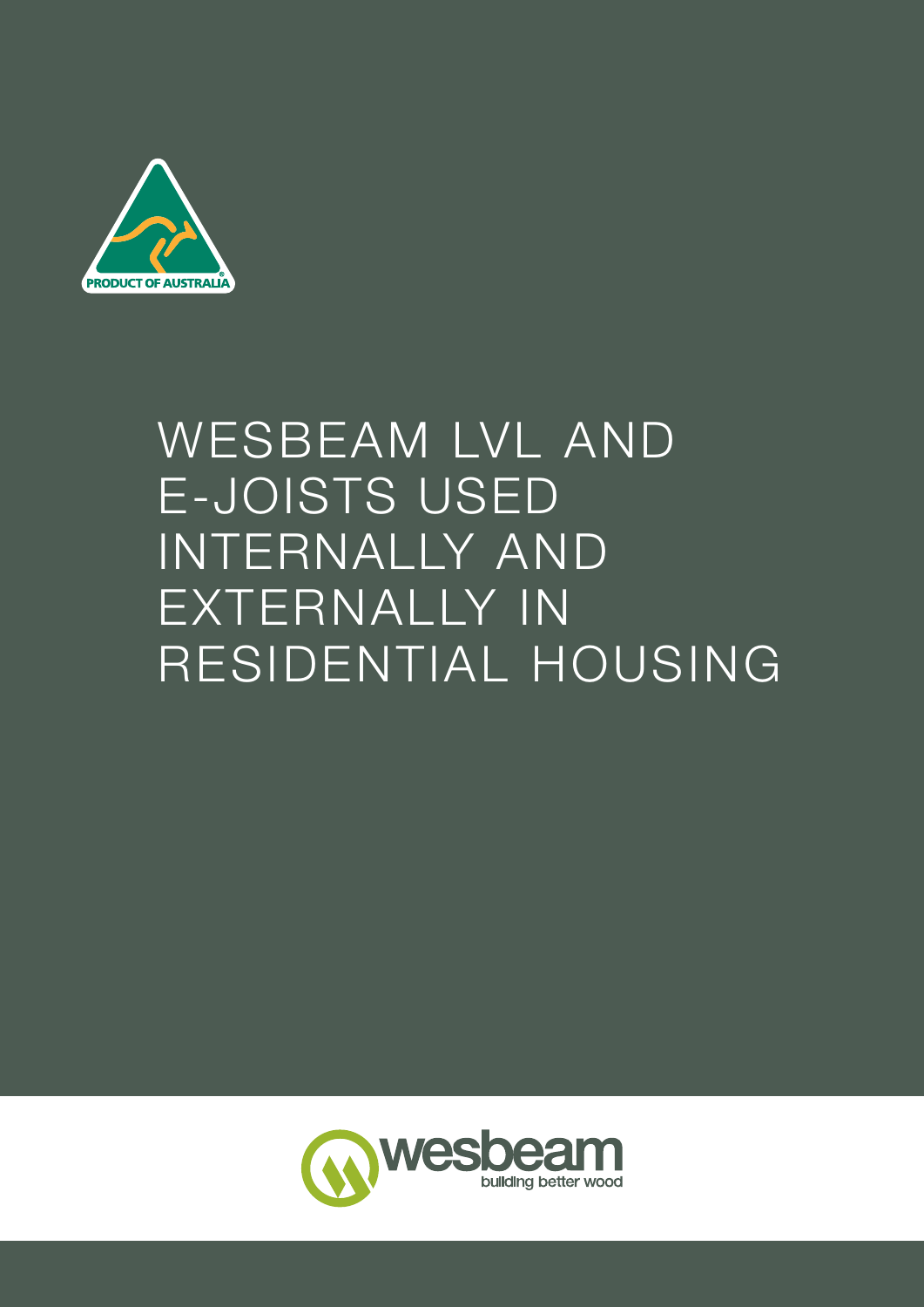## WESBEAM LVL AND E-JOISTS USED INTERNALLY AND EXTERNALLY IN RESIDENTIAL HOUSING

| <b>Introduction</b>             | Wesbeam's laminated veneer lumber (LVL and e-joists), can be used in all structural<br>applications where traditional sawn timber has been used. Being engineered timber<br>products, LVL and e-joists are manufactured to meet the specific needs of the<br>residential building industry and are available as both untreated as well as treated<br>products to enhance their durability.       |                                                                                                                                 |                                                                                                  |                                                  |
|---------------------------------|--------------------------------------------------------------------------------------------------------------------------------------------------------------------------------------------------------------------------------------------------------------------------------------------------------------------------------------------------------------------------------------------------|---------------------------------------------------------------------------------------------------------------------------------|--------------------------------------------------------------------------------------------------|--------------------------------------------------|
|                                 | The benefits of LVL and e-joists are due to its reliability, dimensional consistency and<br>long length availability that have seen it now used widely in residential housing from<br>bearers and joists through to roof battens. This wide spread market acceptance has<br>been due to its uniformity of engineering properties, high strength to weight ratio and<br>reliable performance.     |                                                                                                                                 |                                                                                                  |                                                  |
| <b>LVL and e-joist Products</b> | Wesbeam manufacture a number of LVL and e-joist products in a range of sizes,<br>thicknesses and depths. Some products are for general residential housing<br>applications and others are designed specifically for single purpose applications. The<br>table below lists the various Wesbeam manufactured products, the level of treatment<br>and applications that the products are suited for |                                                                                                                                 |                                                                                                  |                                                  |
|                                 | <b>Treatment</b><br>Level                                                                                                                                                                                                                                                                                                                                                                        | <b>Service</b><br><b>Conditions</b>                                                                                             | <b>Wesbeam LVL/</b>                                                                              | <b>Typical Residential</b>                       |
|                                 |                                                                                                                                                                                                                                                                                                                                                                                                  |                                                                                                                                 | e-joist Products                                                                                 | <b>Housing Applications</b>                      |
|                                 | Untreated -<br>no termite or<br>fungicide treatment                                                                                                                                                                                                                                                                                                                                              | Inside, above ground.<br>Completely protected<br>from the weather, well<br>ventilated, and protected<br>from termites.          | All Wesbeam LVL and<br>e-joist products can be<br>used in these prescribed<br>service conditions | All floor, wall and roof<br>framing applications |
|                                 | $e2S - termite$<br>protection only                                                                                                                                                                                                                                                                                                                                                               | Inside, above ground.<br>Completely protected                                                                                   | e-beam                                                                                           | All floor, wall and roof<br>framing applications |
|                                 | (CodeMark certified                                                                                                                                                                                                                                                                                                                                                                              | from wetting and well                                                                                                           | e-purlin                                                                                         | Roof framing                                     |
|                                 | glue-line treatment)                                                                                                                                                                                                                                                                                                                                                                             | ventilated.                                                                                                                     | e-splay                                                                                          | Roof framing                                     |
|                                 |                                                                                                                                                                                                                                                                                                                                                                                                  | For use in locations<br>South of the Tropic                                                                                     | e-strut                                                                                          | Roof framing                                     |
|                                 |                                                                                                                                                                                                                                                                                                                                                                                                  | of Capricorn only.                                                                                                              | Wesbeam manufactured<br>$e$ -joists $-$ (with termite<br>treated structural web)                 | Floor joists and roof rafters                    |
|                                 | $H2 -$ termite<br>protection only                                                                                                                                                                                                                                                                                                                                                                | Inside, above ground.<br>Completely protected                                                                                   | e-beam                                                                                           | All floor, wall and roof<br>framing applications |
|                                 |                                                                                                                                                                                                                                                                                                                                                                                                  | from wetting and well<br>ventilated.<br>For use in all<br>geographical<br>locations in Australia.                               | Wesbeam<br>manufactured e-joist                                                                  | Floor joists and roof rafters                    |
|                                 | $H3$ – termite<br>and fungicide<br>protection                                                                                                                                                                                                                                                                                                                                                    | Outside, above ground.<br>Subject to periodic<br>moderate wetting.<br>For use in all<br>geographical<br>locations in Australia. | e-beam                                                                                           | All floor, wall and roof<br>framing applications |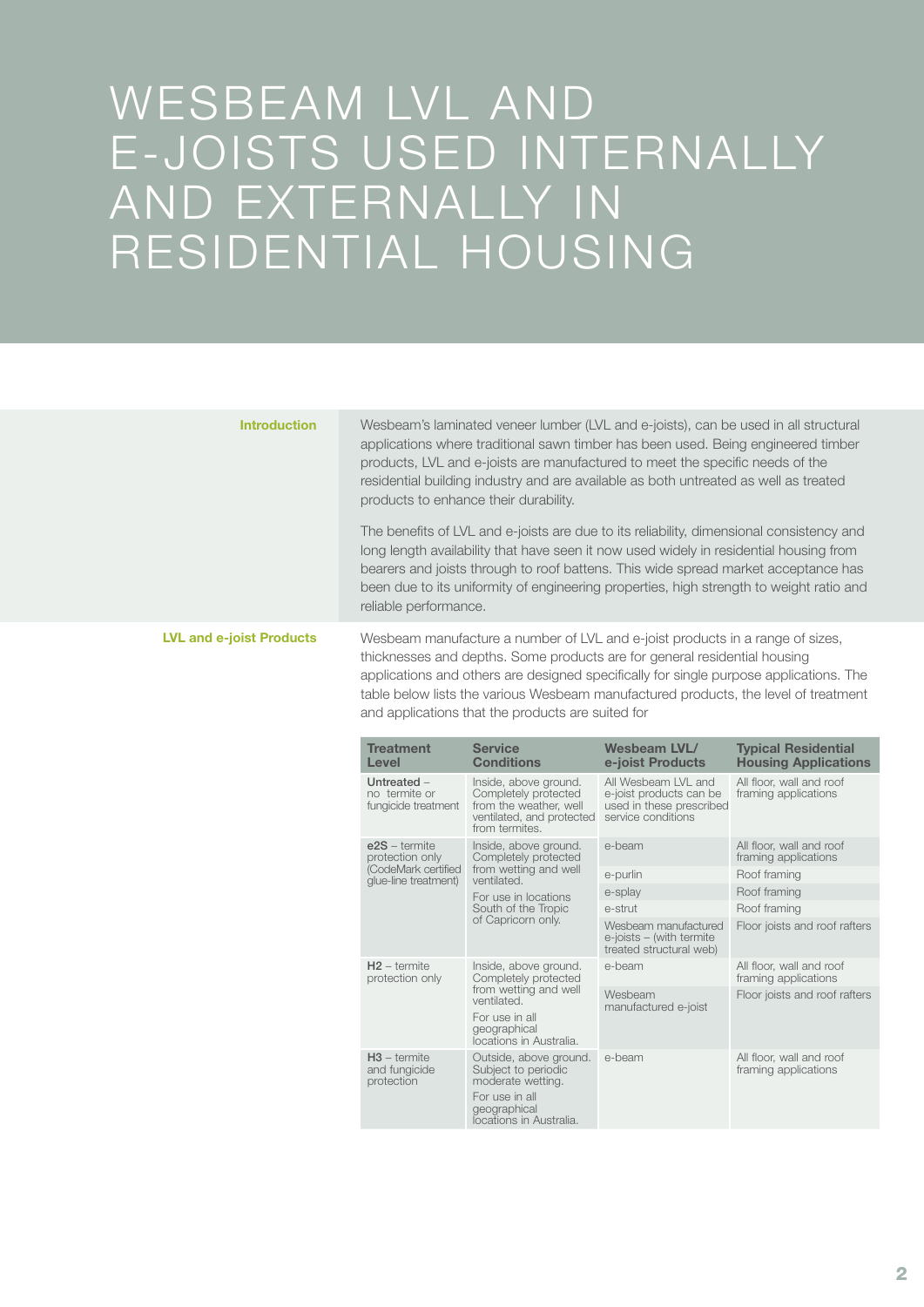#### Wesbeam LVL and e-joists Engineered Timber Products

Wesbeam LVL is manufactured by laminating sustainably sourced timber veneers, using phenolic adhesive, in a continuous assembly in which the grain direction of all veneers runs longitudinally.

The veneers are pressed as a 1200mm wide continuous billet in various standard thicknesses (e.g. 35mm, 45mm, 63mm), cut to standard widths and lengths up to 13.2m for use as structural beams and other framing components.

Wesbeam LVL conforms with the requirements of *AS/NZS 4357: Structural Laminated Veneer Lumber* and is manufactured from sustainably sourced Western Australian timbers.

#### e-beam Options



#### (1) Untreated LVL

Wesbeam's LVL is manufactured from sustainably sourced timbers that have an above ground natural durability Class 4 or better. It can readily be used within a covered house frame as illustrated above or fully protected from the weather under a roofed structure such as a carport.

#### (2) Treated LVL and e-joists

A CodeMark certified e2S glue-line preservative treatment is available for Wesbeam's LVL and e-joist products. This preservative treatment comes as a standard level of treatment for the majority of the residential housing products.

If further preservative treatment is desired to enhance the durability of Wesbeam's LVL and e-joists, they can be treated in accordance with AS/NZS1604.1:2021 Preservative-treated wood-based products - Products and treatment to meet the intended durability as described below. This can be carried out at Wesbeam's treatment facility at Neerabup in WA, or by a 3rd party treatment plant. e-joists may be treated to H2, while LVL beams can be treated to H2 or H3 hazard level.

#### H2 and e2S Exposure (Inside, protected from wetting, above ground)

Being manufactured products, Wesbeam's LVL and e-joists can be easily treated to resist termite attack. LVL products treated to a H2 LVL can be used anywhere in Australia, while an e2S LVL can only be used in locations South of the Tropic of Capricorn to provide protection against termite attack.

Wesbeam e-joists are manufactured to an e2S level preservative treatment (with a termite treated structural web), but can be treated to a H2 level if used North of the Tropic of Capricorn. H2 and e2S treated products should only be used undercover within a house frame (as shown in the diagram) or fully protected from the weather under a roofed structure such as a verandah or carport.